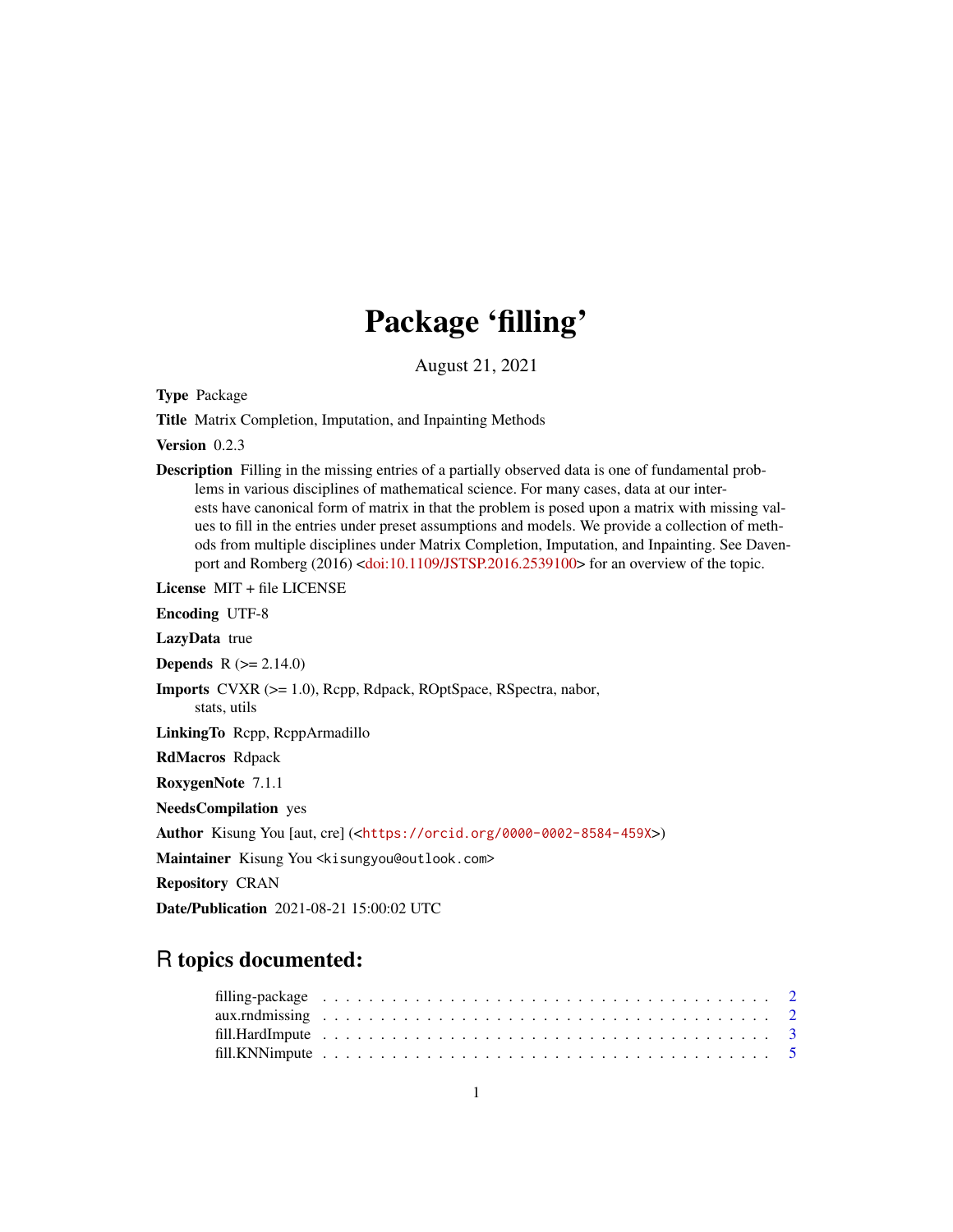#### <span id="page-1-0"></span>2 aux.rndmissing

| Index |  |
|-------|--|

filling-package *Matrix Completion, Imputation, and Inpainting Methods*

#### Description

Filling in the missing entries of a partially observed data is one of fundamental problems in various disciplines of mathematical science. For many cases, data at our interests have canonical form of matrix in that the problem is posed upon a matrix with missing values to fill in the entries under preset assumptions and models. We provide a collection of methods from multiple disciplines under Matrix Completion, Imputation, and Inpainting. Currently, we have following methods implemented,

| Name of Function | Method                                                    |
|------------------|-----------------------------------------------------------|
| fill.HardImpute  | Generalized Spectral Regularization                       |
| fill.KNNimpute   | Weighted $K$ -nearest Neighbors                           |
| fill.nuclear     | <b>Nuclear Norm Optimization</b>                          |
| fill.OptSpace    | OptSpace                                                  |
| fill.simple      | Simple Rules of Mean, Median, and Random                  |
| fill.SoftImpute  | Spectral Regularization                                   |
| fill.SVDimpute   | Iterative Regression against Right Singular Vectors       |
| fill.SVT         | Singular Value Thresholding for Nuclear Norm Optimization |
| fill.USVT        | Universal Singular Value Thresholding                     |
|                  |                                                           |

aux.rndmissing *Randomly assign NAs to the data matrix with probability* x

#### Description

aux. rndmissing randomly selects  $100 \cdot x\%$  of entries from a given data matrix and turns them into missing entries, i.e., their values become NA.

#### Usage

aux.rndmissing(A,  $x = 0.1$ )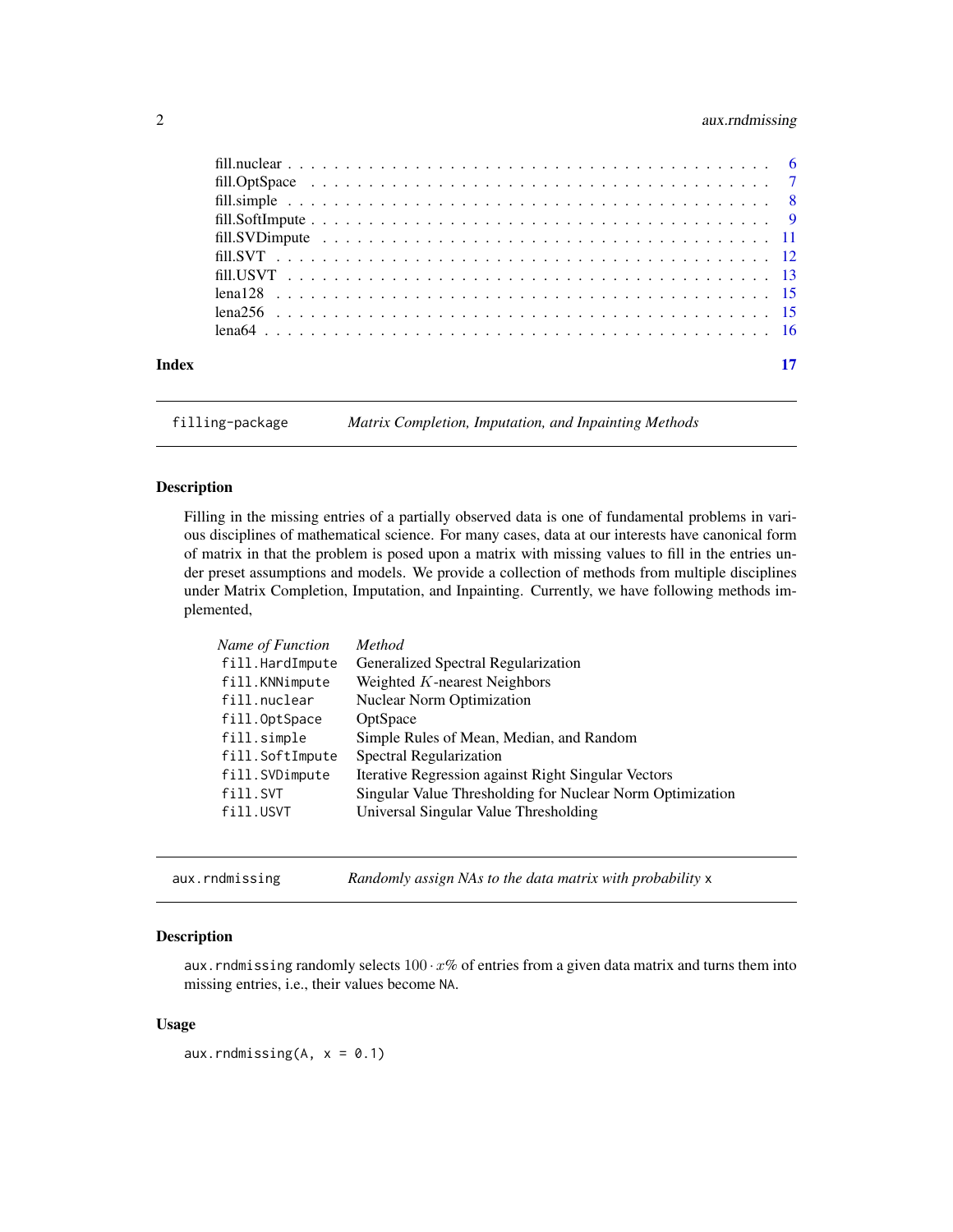#### <span id="page-2-0"></span>fill.HardImpute 3

#### Arguments

| A | an $(n \times p)$ data matrix.                           |
|---|----------------------------------------------------------|
| X | percentage of turning current entries into missing (NA). |

#### Value

an  $(n \times p)$  data matrix with missing entries at proportion x.

#### Examples

```
# load lena64 image matrix
data(lena64)
# generate 10% of missing values
lena64_miss <- aux.rndmissing(lena64)
# visualize
par(mfrow=c(1,2))
image(lena64, axes=FALSE, main="original image")
image(lena64_miss, axes=FALSE, main="10% missing entries")
```
<span id="page-2-1"></span>

| fill.HardImpute |  | HardImpute: Generalized Spectral Regularization |
|-----------------|--|-------------------------------------------------|
|                 |  |                                                 |

#### Description

If the assumed underlying model has sufficiently many zeros, the LASSO type shrinkage estimator is known to overestimate the number of non-zero coefficients. fill.HardImpute aims at overcoming such difficulty via low-rank assumption and hard thresholding idea, well-known concept in conventional regression analysis. In algorithmic aspect, it takes output of SoftImpute as warm-start matrices for iterative estimation process.

#### Usage

```
fill.HardImpute(
 A,
 lambdas = c(10, 1, 0.1),maxiter = 100.
 tol = 0.001,rk = (min(dim(A)) - 1))
```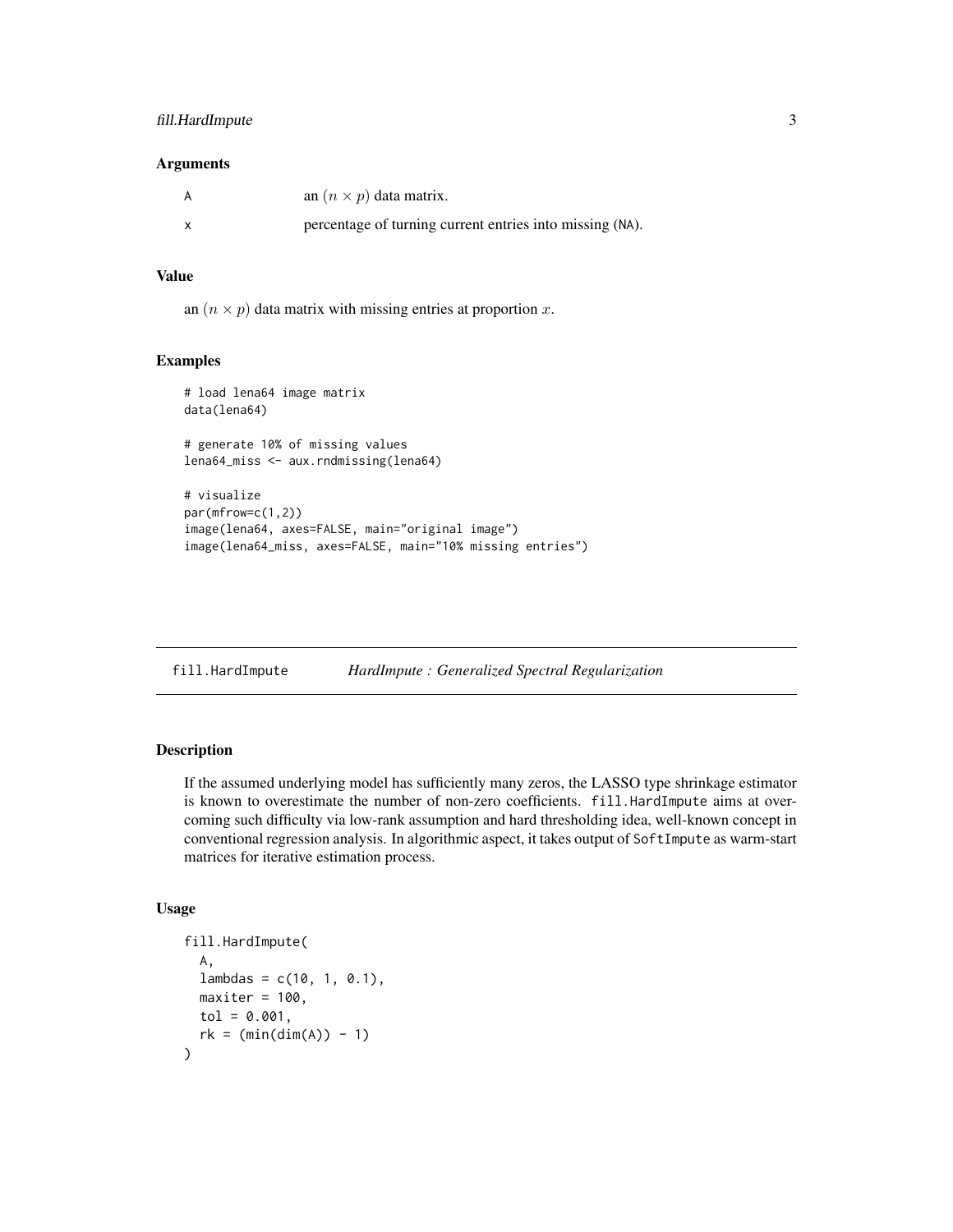#### <span id="page-3-0"></span>Arguments

|         | an $(n \times p)$ partially observed matrix.    |
|---------|-------------------------------------------------|
| lambdas | a length- $t$ vector regularization parameters. |
| maxiter | maximum number of iterations to be performed.   |
| tol     | stopping criterion for an incremental progress. |
| rk      | assumed rank of the matrix.                     |

#### Value

a named list containing

**X** an  $(n \times p \times t)$  cubic array after completion at each lambda value.

#### References

Mazumder R, Hastie T, Tibshirani R (2010). "Spectral Regularization Algorithms for Learning Large Incomplete Matrices." *J. Mach. Learn. Res.*, 11, 2287–2322. ISSN 1532-4435.

#### See Also

[fill.SoftImpute](#page-8-1)

```
## load image data of 'lena128'
data(lena128)
## transform 5% of entries into missing
A <- aux.rndmissing(lena128, x=0.05)
## apply the method with 3 rank conditions
fill1 <- fill.HardImpute(A, lambdas=c(500,100,50), rk=10)
fill2 <- fill.HardImpute(A, lambdas=c(500,100,50), rk=50)
fill3 <- fill.HardImpute(A, lambdas=c(500,100,50), rk=100)
## visualize only the last ones from each run
opar <- par(no.readonly=TRUE)
par(mfrow=c(2,2), pty="s")image(A, col=gray((0:100)/100), axes=FALSE, main="5% missing")
image(fill1$X[,,3], col=gray((0:100)/100), axes=FALSE, main="Rank 10")
image(fill2$X[,,3], col=gray((0:100)/100), axes=FALSE, main="Rank 50")
image(fill3$X[,,3], col=gray((0:100)/100), axes=FALSE, main="Rank 100")
par(opar)
```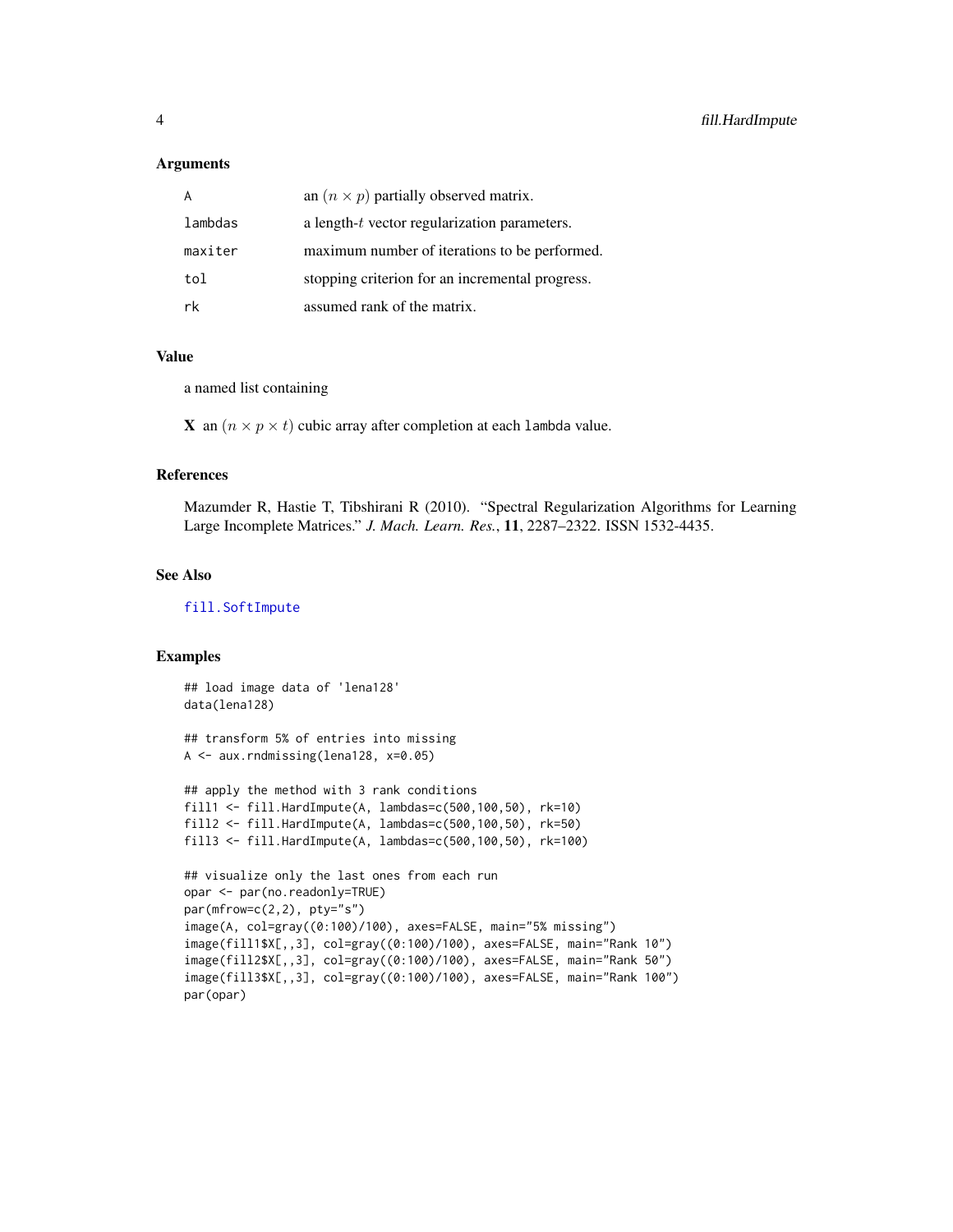<span id="page-4-1"></span><span id="page-4-0"></span>

#### Description

One of the simplest idea to *guess* missing entry is to use portion of the data that has most similar characteristics across all covariates. fill.KNNimpute follows such reasoning in that it finds Knearest neighbors based on observed variables and uses weighted average of nearest elements to fill in the missing entry. Note that when there are many missing entries, it's possible that there are no *surrogates* to be computed upon. Therefore, if there exists an entire row or column full of missing entries, the algorithm stops.

#### Usage

fill.KNNimpute(A,  $k =$  ceiling(nrow(A)/2))

#### Arguments

| A | an $(n \times p)$ partially observed matrix. |
|---|----------------------------------------------|
| k | the number of neighbors to use.              |

#### Value

a named list containing

**X** an  $(n \times p)$  matrix after completion.

#### References

Troyanskaya O, Cantor M, Sherlock G, Brown P, Hastie T, Tibshirani R, Botstein D, Altman RB (2001). "Missing value estimation methods for DNA microarrays." *Bioinformatics*, 17(6), 520–525. ISSN 1367-4803.

#### See Also

[fill.SVDimpute](#page-10-1)

```
## load image data of 'lena128'
data(lena128)
## transform 5% of entries into missing
set.seed(5)
A <- aux.rndmissing(lena128, x=0.05)
## apply the method with 3 different neighborhood size
fill1 <- fill.KNNimpute(A, k=5)
fill2 <- fill.KNNimpute(A, k=25)
```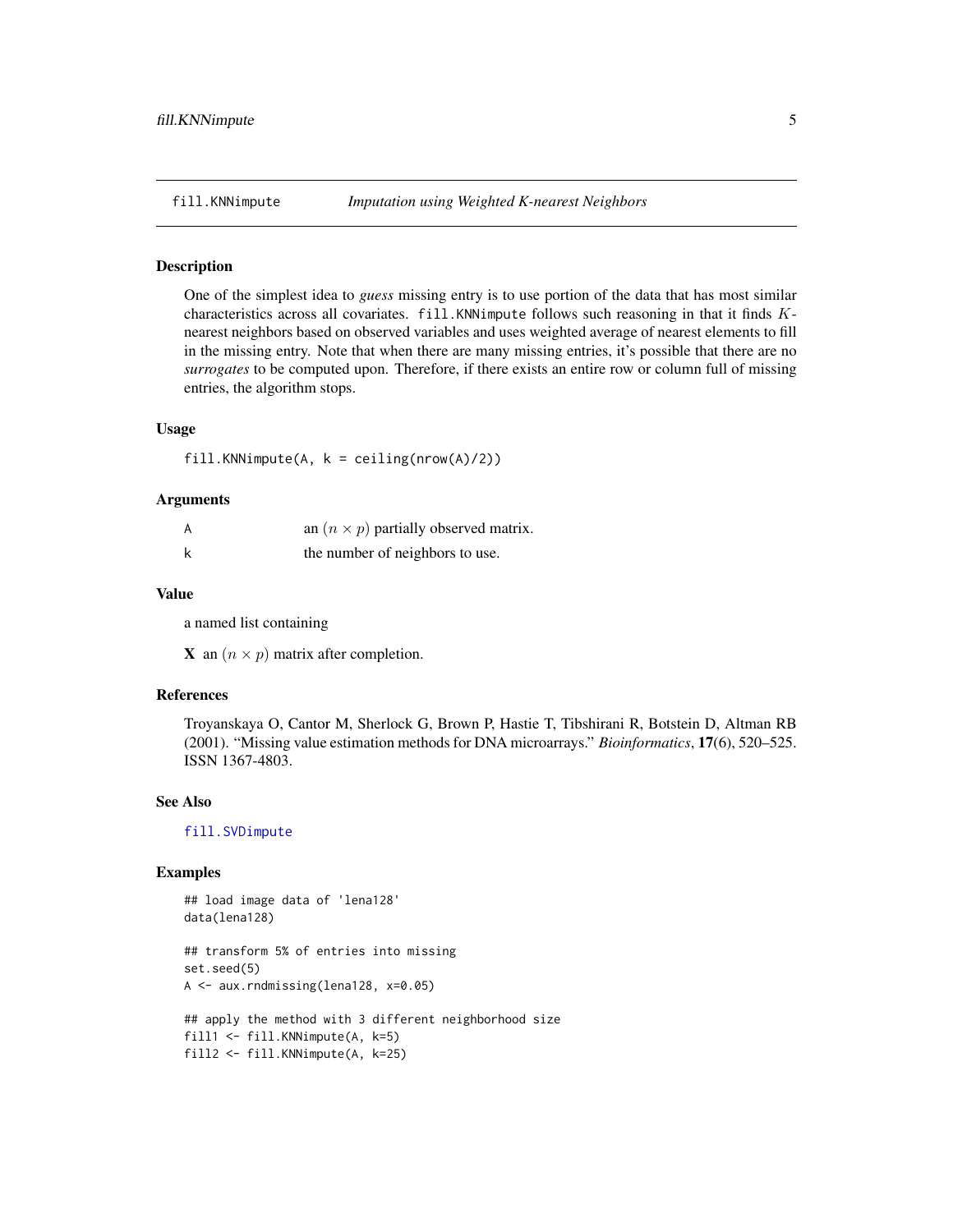```
fill3 <- fill.KNNimpute(A, k=50)
## visualize only the last ones from each run
opar <- par(no.readonly=TRUE)
par(mfrow=c(2,2), pty="s")image(A, col=gray((0:100)/100), axes=FALSE, main="5% missing")
image(fill1$X, col=gray((0:100)/100), axes=FALSE, main="5-neighbor")
image(fill2$X, col=gray((0:100)/100), axes=FALSE, main="25-neighbor")
image(fill3$X, col=gray((0:100)/100), axes=FALSE, main="50-neighbor")
par(opar)
```
<span id="page-5-1"></span>fill.nuclear *Low-Rank Completion with Nuclear Norm Optimization*

#### Description

In many circumstances, it is natural to assume that there exists an underlying low-rank structure. The assumption of *low-rank* property leads to an optimization problem for matrix completion problem,

$$
\begin{array}{ll}\text{minimize} & \operatorname{rank}(X) \\ \text{s.t} & X_{ij} = A_{ij} \text{ for } A_{ij} \in E \end{array}
$$

where  $A_{ij} \in E$  means the  $(i, j)$ -th entry of data matrix A is not missing. The objective function can be further relaxed by nuclear norm

$$
||X||_* = \sum \sigma_i(X)
$$

where  $\sigma_i(X)$  is *i*-th singular value of the matrix X. Note that for modeling purpose, we adopted closeness parameter tolerance for equality constraint. CVXR package was used in implementation. Computational efficiency may not be guaranteed for large data matrix.

#### Usage

```
fill.nuclear(A, tolerance = 0.001)
```
#### Arguments

| A         | an $(n \times p)$ partially observed matrix.         |
|-----------|------------------------------------------------------|
| tolerance | level of tolerance for entrywise equality condition. |

#### Value

a named list containing

**X** an  $(n \times p)$  matrix after completion.

norm solution of the minimization problem; approximate rank.

cvxr.status "optimal" denotes the problem was solved. See [psolve](#page-0-0) for more details on solvability.

cvxr.niters the number of iterations taken.

cvxr.solver type of solver used by CVXR.

<span id="page-5-0"></span>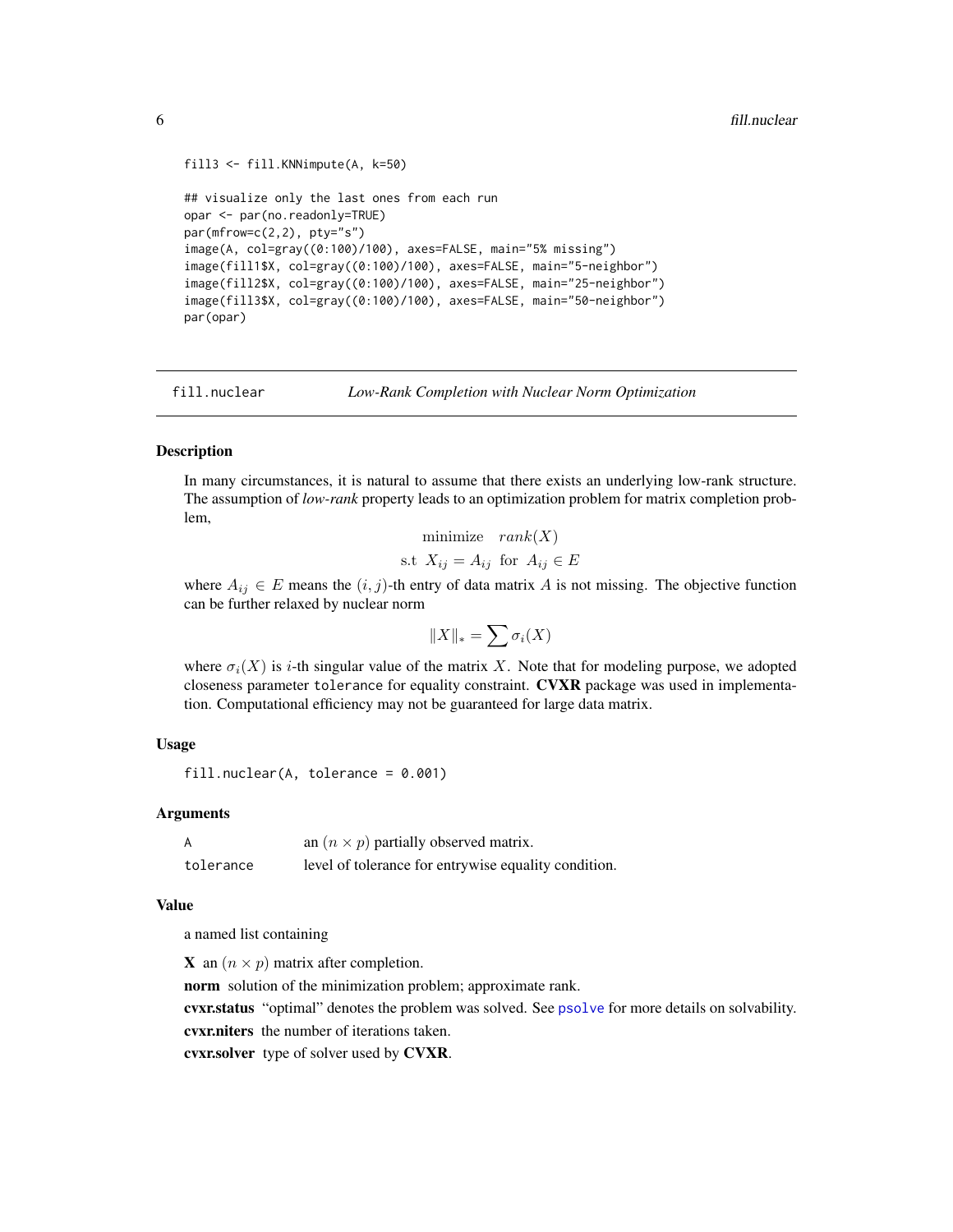#### <span id="page-6-0"></span>fill.OptSpace 7

#### References

Candès EJ, Recht B (2009). "Exact Matrix Completion via Convex Optimization." *Foundations of Computational Mathematics*, 9(6), 717–772. ISSN 1615-3375, 1615-3383.

#### Examples

```
## Not run:
## load image data of 'lena64'
data(lena64)
## transform 5% of entries into missing
A <- aux.rndmissing(lena64, x=0.05)
## apply the method
filled <- fill.nuclear(A)
## visualize
opar <- par(no.readonly=TRUE)
par(mfrow=c(1,2), pty="s")
image(A, col=gray((0:100)/100), axes=FALSE, main="5% missing")
image(filled$X, col=gray((0:100)/100), axes=FALSE, main="processed")
par(opar)
```
## End(Not run)

fill.OptSpace *OptSpace*

#### Description

OptSpace is an algorithm for matrix completion when a matrix is partially observed. It performs what authors called *trimming* and *projection* repeatedly based on singular value decompositions. Original implementation is borrowed from **ROptSpace** package, which was independently developed by the maintainer. See [OptSpace](#page-0-0) for more details.

#### Usage

```
fill.OptSpace(A, ropt = NA, niter = 50, tol = 1e-06)
```
#### Arguments

| A     | an $(n \times p)$ partially observed matrix.                       |
|-------|--------------------------------------------------------------------|
| ropt  | NA to guess the rank, or a positive integer as a pre-defined rank. |
| niter | maximum number of iterations allowed.                              |
| tol   | stopping criterion for reconstruction in Frobenius norm.           |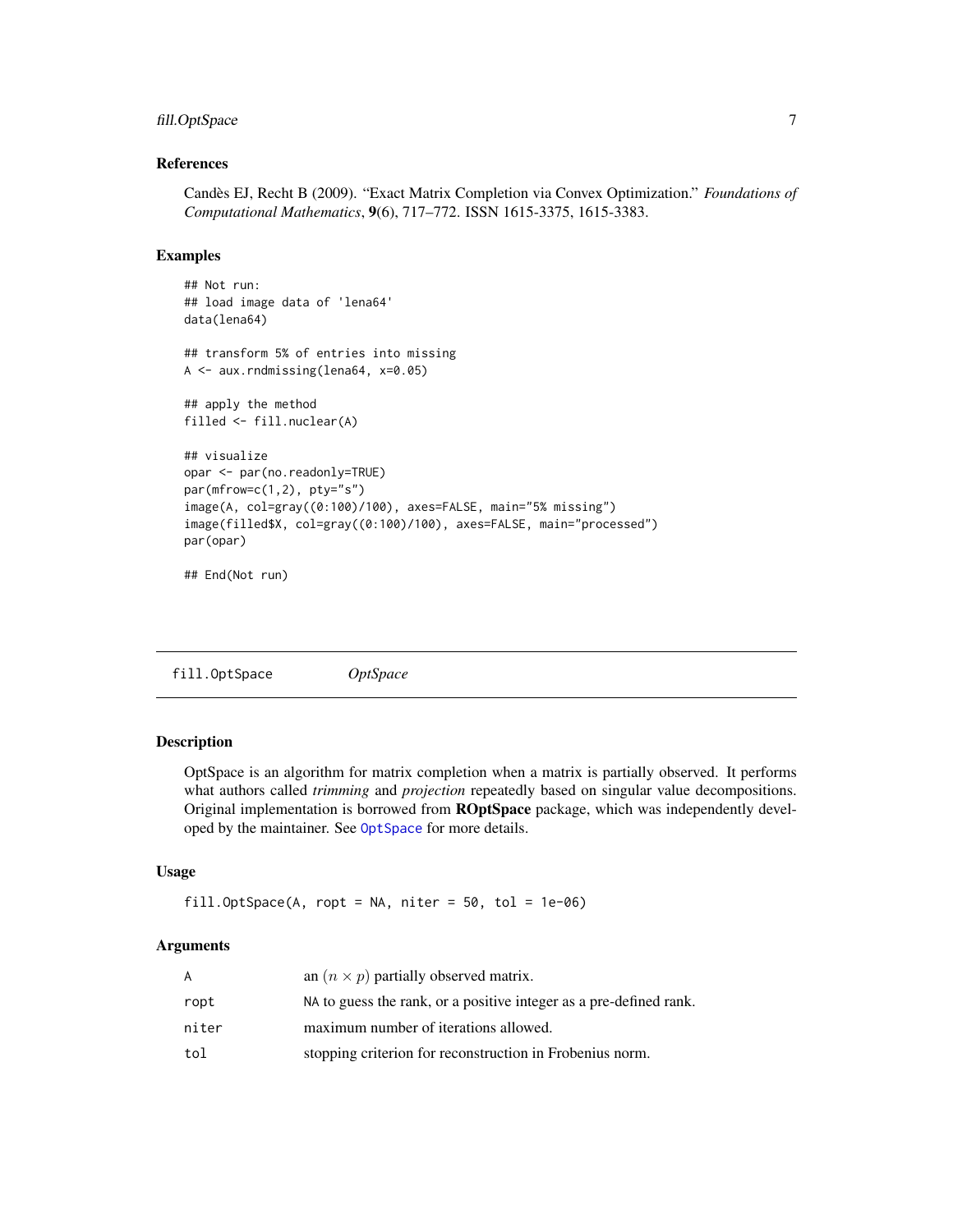#### <span id="page-7-0"></span>Value

a named list containing

**X** an  $(n \times p)$  matrix after completion.

error a vector of reconstruction errors for each successive iteration.

#### References

Keshavan RH, Montanari A, Oh S (2010). "Matrix Completion From a Few Entries." *IEEE Transactions on Information Theory*, 56(6), 2980–2998. ISSN 0018-9448.

#### Examples

```
## Not run:
## load image data of 'lena64'
data(lena64)
## transform 5% of entries into missing
A <- aux.rndmissing(lena64, x=0.05)
## apply the method with different rank assumptions
filled10 <- fill.OptSpace(A, ropt=10)
filled20 <- fill.OptSpace(A, ropt=20)
## visualize
opar <- par(no.readonly=TRUE)
par(mfrow=c(1,3), pty='s")image(A, col=gray((0:100)/100), axes=FALSE, main="5% missing")
image(filled10$X, col=gray((0:100)/100), axes=FALSE, main="rank 10")
image(filled20$X, col=gray((0:100)/100), axes=FALSE, main="rank 20")
par(opar)
## End(Not run)
```
fill.simple *Imputation by Simple Rules*

#### **Description**

One of the most simplest ways to fill in the missing entries is to apply any simple rule for each variable. In this example, we provide 3 options, "mean", "median", and "random". It assumes that every column has at least one non-missing entries in that for each column, the rule is applied from the subset of non-missing values.

#### Usage

```
fill.simple(A, method = c("mean", "median", "random"))
```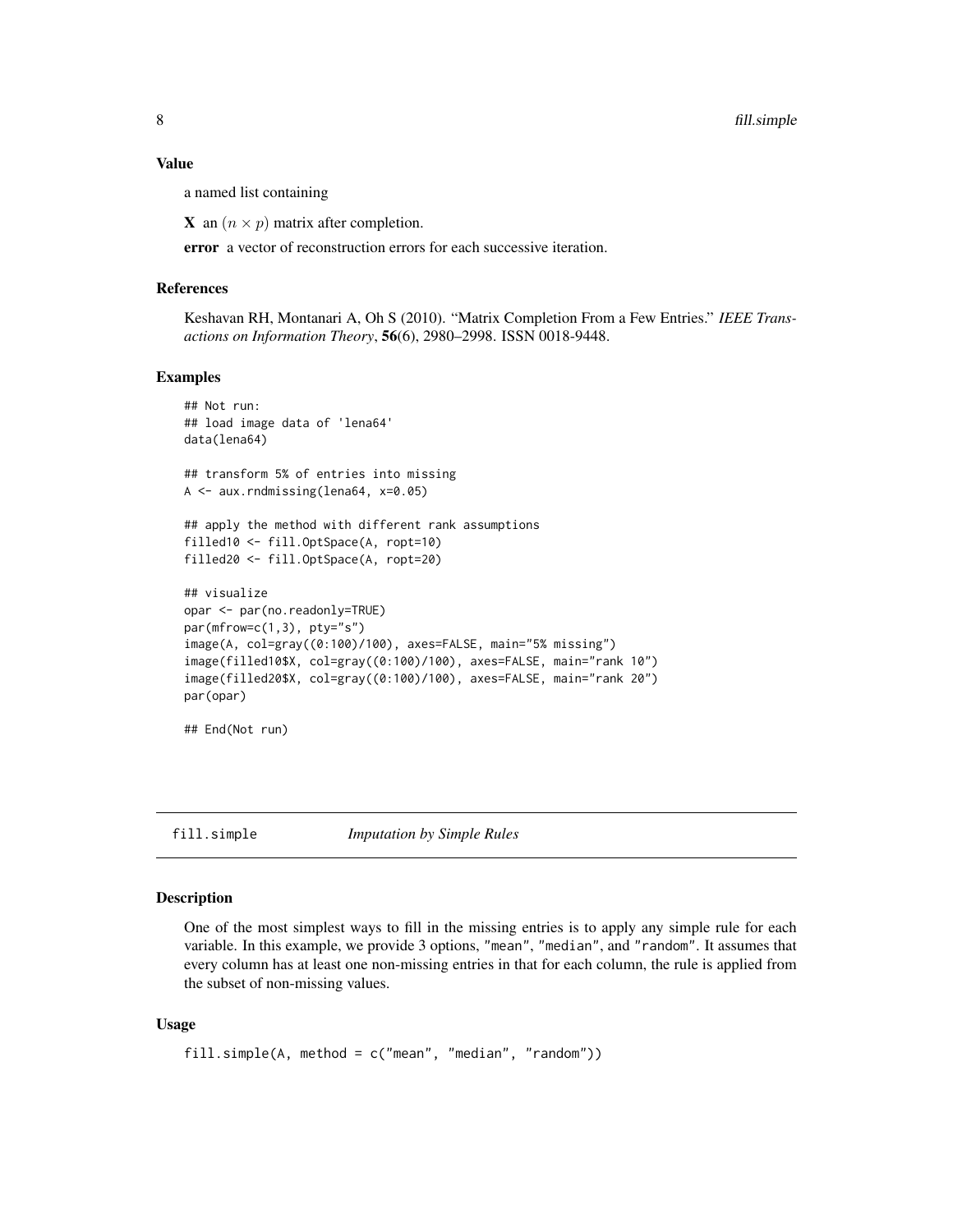#### <span id="page-8-0"></span>fill.SoftImpute 9

#### Arguments

|        | an $(n \times p)$ partially observed matrix.                       |
|--------|--------------------------------------------------------------------|
| method | simple rule to fill in the missing entries in a columnwise manner. |

#### Value

a named list containing

**X** an  $(n \times p)$  matrix after completion.

#### References

Gelman A, Hill J (2007). *Data analysis using regression and multilevel/hierarchical models*, Analytical methods for social research. Cambridge University Press, Cambridge ; New York. ISBN 978-0-521-86706-1 978-0-521-68689-1, OCLC: ocm67375137.

#### Examples

```
## load image data of 'lena128'
data(lena128)
## transform 5% of entries into missing
A <- aux.rndmissing(lena128, x=0.05)
## apply all three methods#'
fill1 <- fill.simple(A, method="mean")
fill2 <- fill.simple(A, method="median")
fill3 <- fill.simple(A, method="random")
## visualize
opar <- par(no.readonly=TRUE)
par(mfrow=c(2,2), pty="s")image(A, col=gray((0:100)/100), axes=FALSE, main="original")
image(fill1$X, col=gray((0:100)/100), axes=FALSE, main="method:mean")
image(fill2$X, col=gray((0:100)/100), axes=FALSE, main="method:median")
image(fill3$X, col=gray((0:100)/100), axes=FALSE, main="method:random")
par(opar)
```
<span id="page-8-1"></span>fill.SoftImpute *SoftImpute : Spectral Regularization*

#### Description

fill.SoftImpute implements convex relaxation techniques to generate a sequence of regularized low-rank solutions for matrix completion problems. For the nuclear norm optimization problem, it uses soft thresholding technique iteratively in that the algorithm returns several matrices in accordance with the provided vector of regularization parameters  $\lambda$  (lambdas).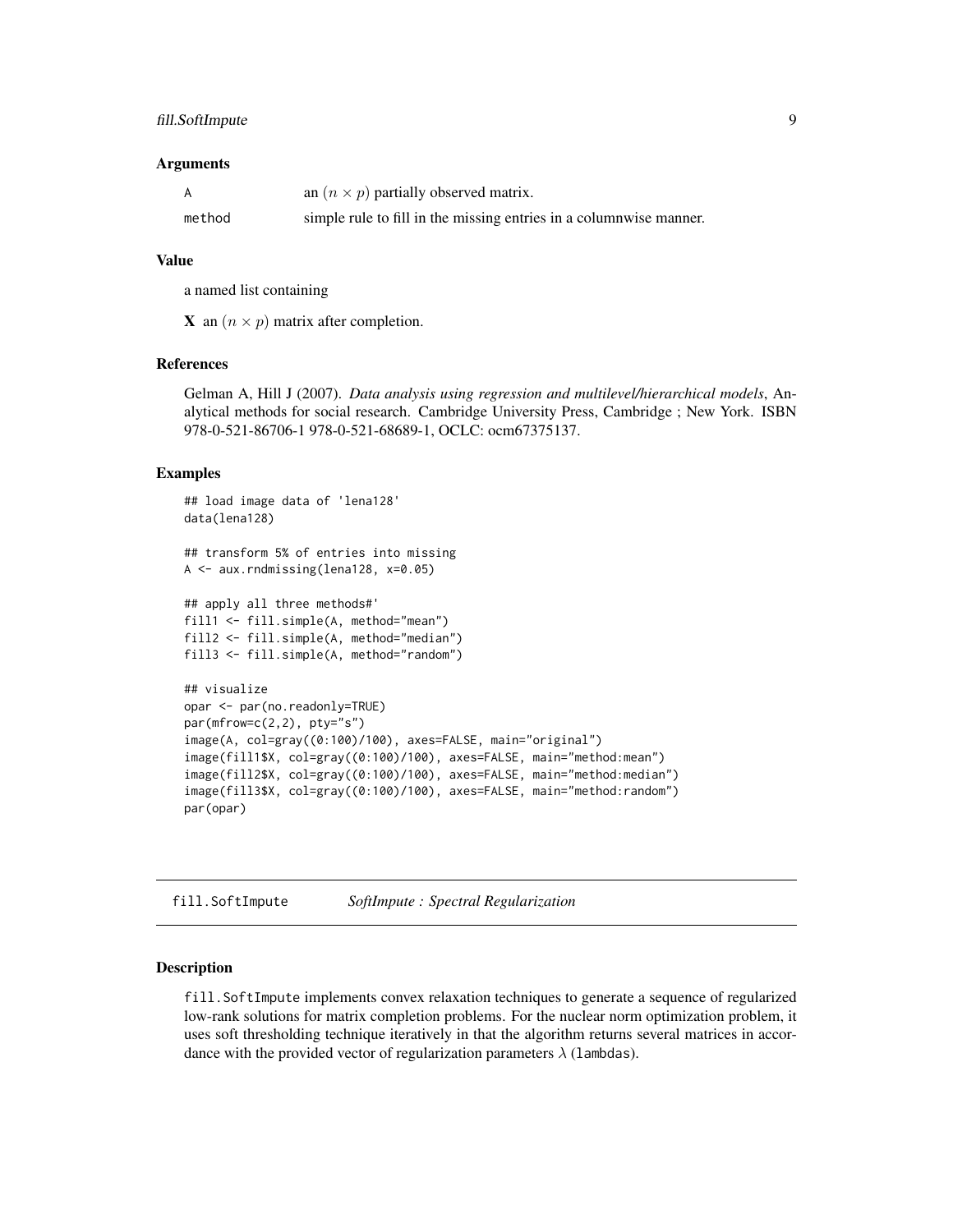#### <span id="page-9-0"></span>Usage

fill.SoftImpute(A, lambdas =  $c(10, 1, 0.1)$ , maxiter = 100, tol = 0.001)

#### Arguments

| A       | an $(n \times p)$ partially observed matrix.    |
|---------|-------------------------------------------------|
| lambdas | a length-t vector regularization parameters.    |
| maxiter | maximum number of iterations to be performed.   |
| tol     | stopping criterion for an incremental progress. |

#### Value

a named list containing

**X** an  $(n \times p \times t)$  cubic array after completion at each lambda value.

#### References

Mazumder R, Hastie T, Tibshirani R (2010). "Spectral Regularization Algorithms for Learning Large Incomplete Matrices." *J. Mach. Learn. Res.*, 11, 2287–2322. ISSN 1532-4435.

#### See Also

[fill.HardImpute](#page-2-1)

```
## load image data of 'lena128'
data(lena128)
## transform 5% of entries into missing
A <- aux.rndmissing(lena128, x=0.05)
## apply the method with 3 lambda values
fill <- fill.SoftImpute(A, lambdas=c(500,100,50))
## visualize
opar <- par(no.readonly=TRUE)
par(mfrow=c(2,2), pty="s")
image(A, col=gray((0:100)/100), axes=FALSE, main="5% missing")
image(fill$X[,,1], col=gray((0:100)/100), axes=FALSE, main="lambda=500")
image(fill$X[,,2], col=gray((0:100)/100), axes=FALSE, main="lambda=100")
image(fill$X[,,3], col=gray((0:100)/100), axes=FALSE, main="lambda=50")
par(opar)
```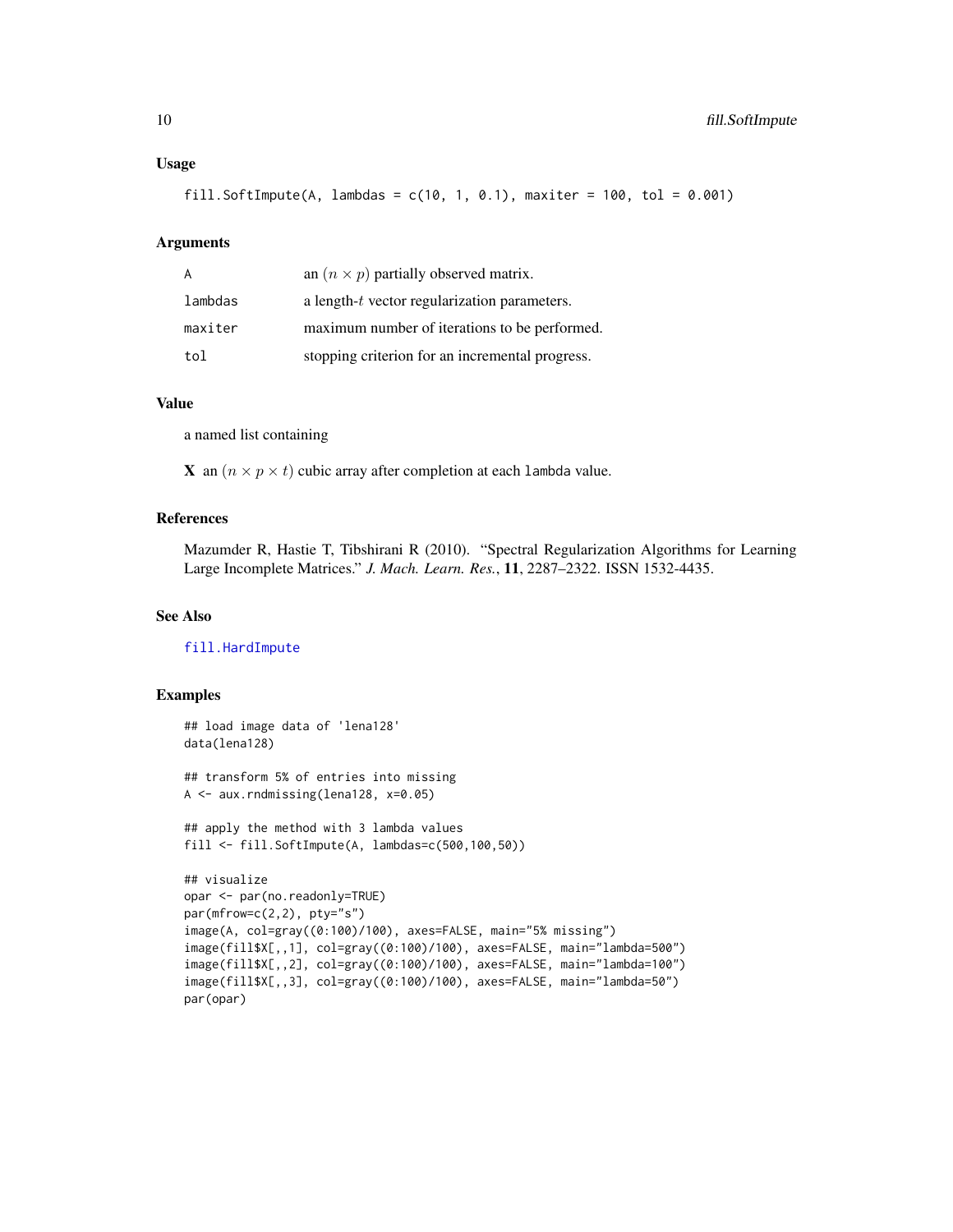#### <span id="page-10-1"></span><span id="page-10-0"></span>Description

Singular Value Decomposition (SVD) is the best low-rank approximation of a given matrix. fill.SVDimpute exploits such idea. First, it starts with simple filling using column mean values for filling. Second, it finds SVD of a current matrix. Then, each row vector is regressed upon top- $k$  right singular vectors. Missing entries are then filled with predicted estimates.

#### Usage

```
fill.SVDimpute(A, k = ceiling(ncol(A)/2), maxiter = 100, tol = 0.01)
```
#### Arguments

| A       | an $(n \times p)$ partially observed matrix.    |
|---------|-------------------------------------------------|
| k       | the number of regressors to be used.            |
| maxiter | maximum number of iterations to be performed.   |
| tol     | stopping criterion for an incremental progress. |

#### Value

a named list containing

**X** an  $(n \times p)$  matrix after completion.

#### References

Troyanskaya O, Cantor M, Sherlock G, Brown P, Hastie T, Tibshirani R, Botstein D, Altman RB (2001). "Missing value estimation methods for DNA microarrays." *Bioinformatics*, 17(6), 520–525. ISSN 1367-4803.

#### See Also

[fill.KNNimpute](#page-4-1)

```
## Not run:
## load image data of 'lena128'
data(lena128)
## transform 5% of entries into missing
set.seed(5)
A <- aux.rndmissing(lena128, x=0.05)
```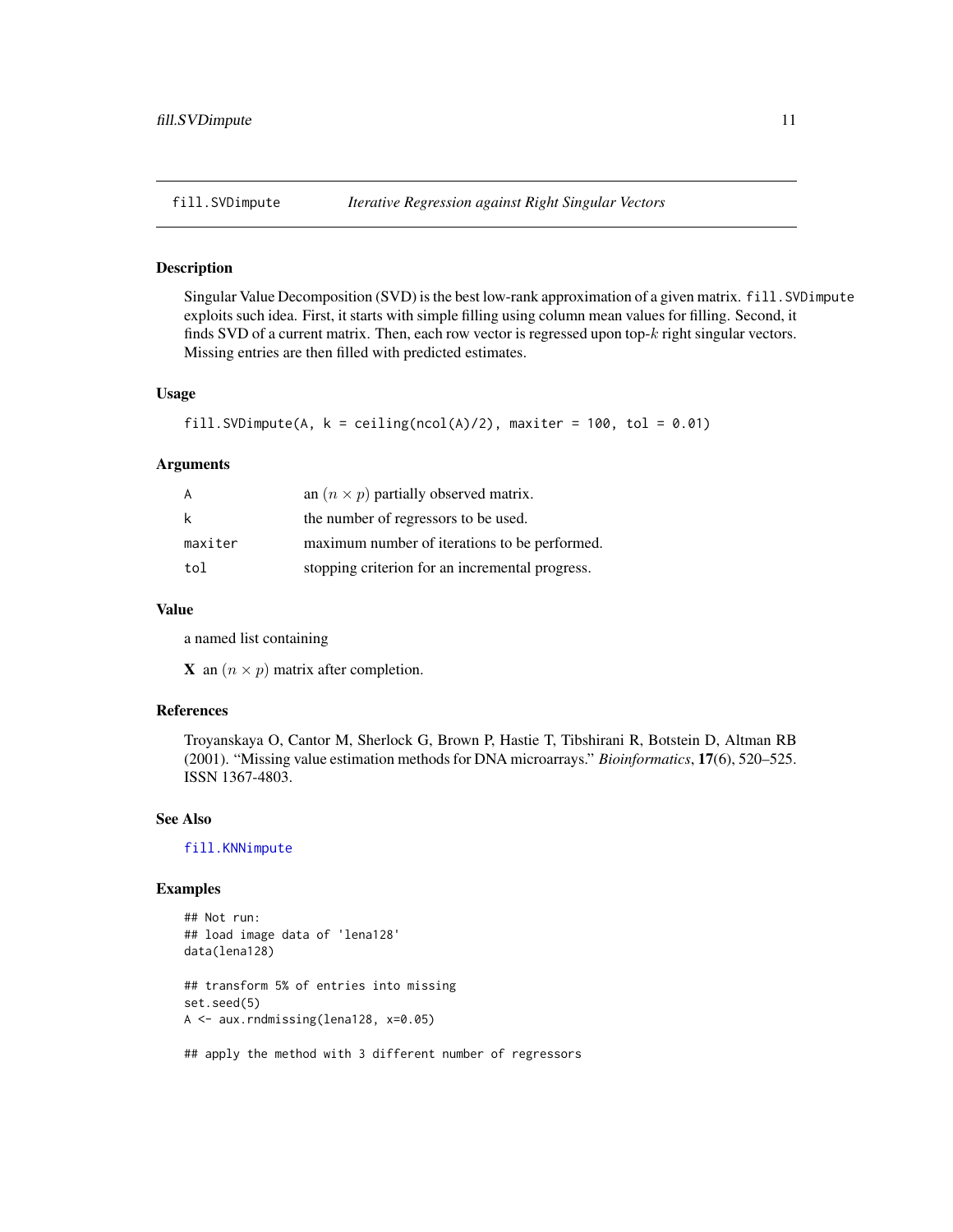```
fill1 <- fill.SVDimpute(A, k=5)
fill2 <- fill.SVDimpute(A, k=25)
fill3 <- fill.SVDimpute(A, k=50)
## visualize only the last ones from each run
opar <- par(no.readonly=TRUE)
par(mfrow=c(2,2), pty="s")image(A, col=gray((0:100)/100), axes=FALSE, main="5% missing")
image(fill1$X, col=gray((0:100)/100), axes=FALSE, main="5 regressors")
image(fill2$X, col=gray((0:100)/100), axes=FALSE, main="25 regressors")
image(fill3$X, col=gray((0:100)/100), axes=FALSE, main="50 regressors")
par(opar)
```
## End(Not run)

fill.SVT *Singular Value Thresholding for Nuclear Norm Optimization*

#### Description

fill.SVT is an iterative updating scheme for Nuclear Norm Minimization problem. An unconstrained parahrase of the problem introduced in [fill.nuclear](#page-5-1) is

minimize 
$$
\frac{1}{2} ||P_{\Omega}(X - A)||_F^2 + \lambda ||X||_*
$$

where  $P_{\Omega}(X) = X_{ij}$  if it is observed, or 0 otherwise. It performs iterative shrinkage on newly computed singular values.

#### Usage

fill.SVT(A, lambda = 1, maxiter =  $100$ , tol =  $0.001$ )

#### Arguments

| A       | an $(n \times p)$ partially observed matrix.    |
|---------|-------------------------------------------------|
| lambda  | a regularization parameter.                     |
| maxiter | maximum number of iterations to be performed.   |
| tol     | stopping criterion for an incremental progress. |

#### Value

a named list containing

**X** an  $(n \times p)$  matrix after completion.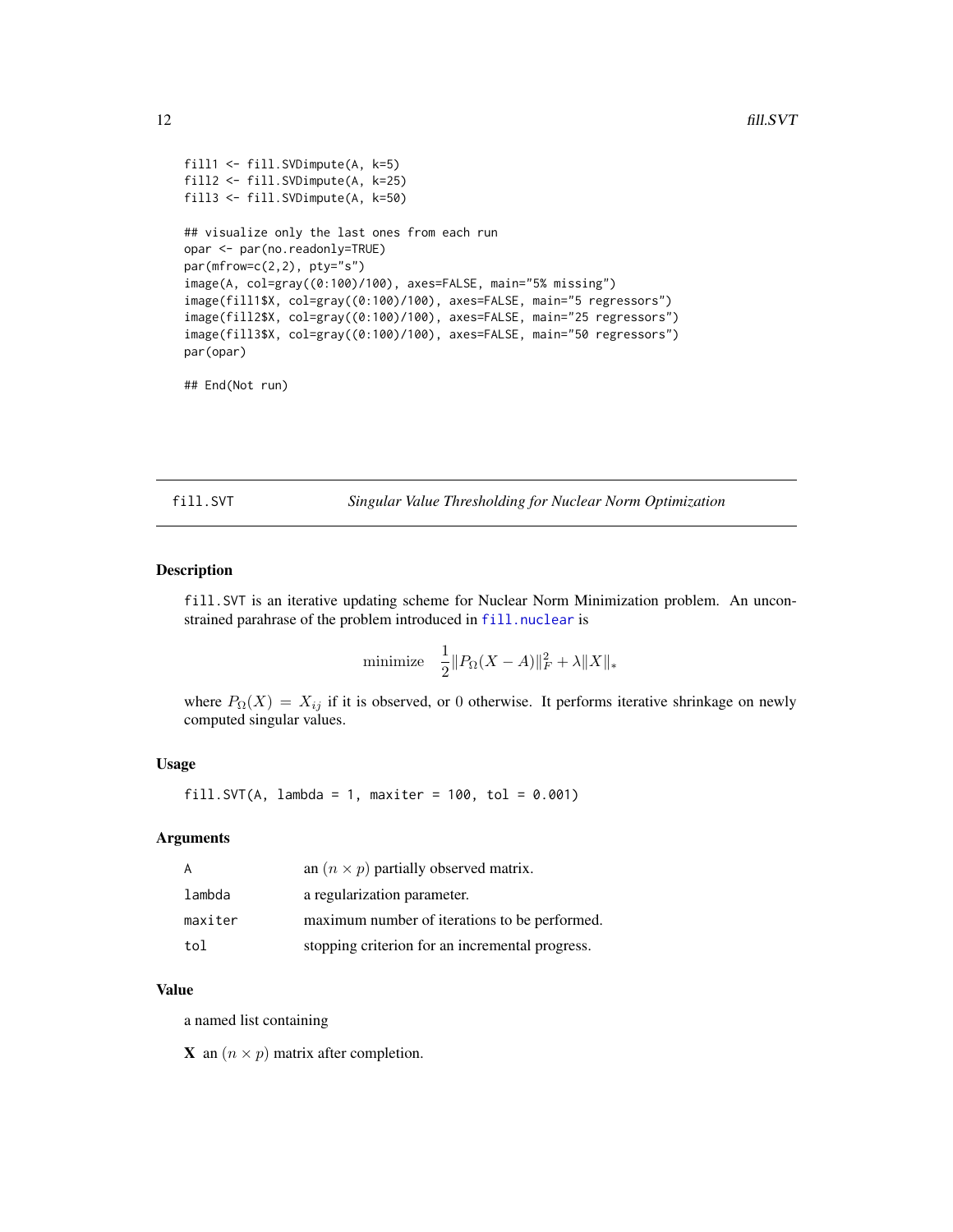#### <span id="page-12-0"></span> $fill. USVT$  13

#### References

Cai J, Candès EJ, Shen Z (2010). "A Singular Value Thresholding Algorithm for Matrix Completion." *SIAM Journal on Optimization*, 20(4), 1956–1982. ISSN 1052-6234, 1095-7189.

#### See Also

[fill.nuclear](#page-5-1)

#### Examples

```
## Not run:
## load image data of 'lena128'
data(lena128)
## transform 5% of entries into missing
A <- aux.rndmissing(lena128, x=0.05)
## apply the method
fill1 <- fill.SVT(A, lambda=0.1)
fill2 <- fill.SVT(A, lambda=1.0)
fill3 <- fill.SVT(A, lambda=20)
## visualize
opar <- par(no.readonly=TRUE)
par(mfrow=c(2,2), pty="s")image(A, col=gray((0:100)/100), axes=FALSE, main="5% missing")
image(fill1$X, col=gray((0:100)/100), axes=FALSE, main="lbd=0.1")
image(fill2$X, col=gray((0:100)/100), axes=FALSE, main="lbd=1")
image(fill3$X, col=gray((0:100)/100), axes=FALSE, main="lbd=10")
par(opar)
## End(Not run)
```
fill.USVT *Matrix Completion by Universal Singular Value Thresholding*

#### Description

fill.USVT is a matrix *estimation* method suitable for low-rank structure. In the context of our package, we provide this method under the matrix *completion* problem category. It aims at exploiting the idea of thresholding the singular values to minimize the mean-squared error, defined as

$$
\text{MSE}(\hat{A}) := E\left\{ \frac{1}{np} \sum_{i=1}^{n} \sum_{j=1}^{p} (\hat{a}_{ij} - a_{ij})^2 \right\}
$$

where A is an  $(n \times p)$  matrix with some missing values and  $\hat{A}$  is an estimate.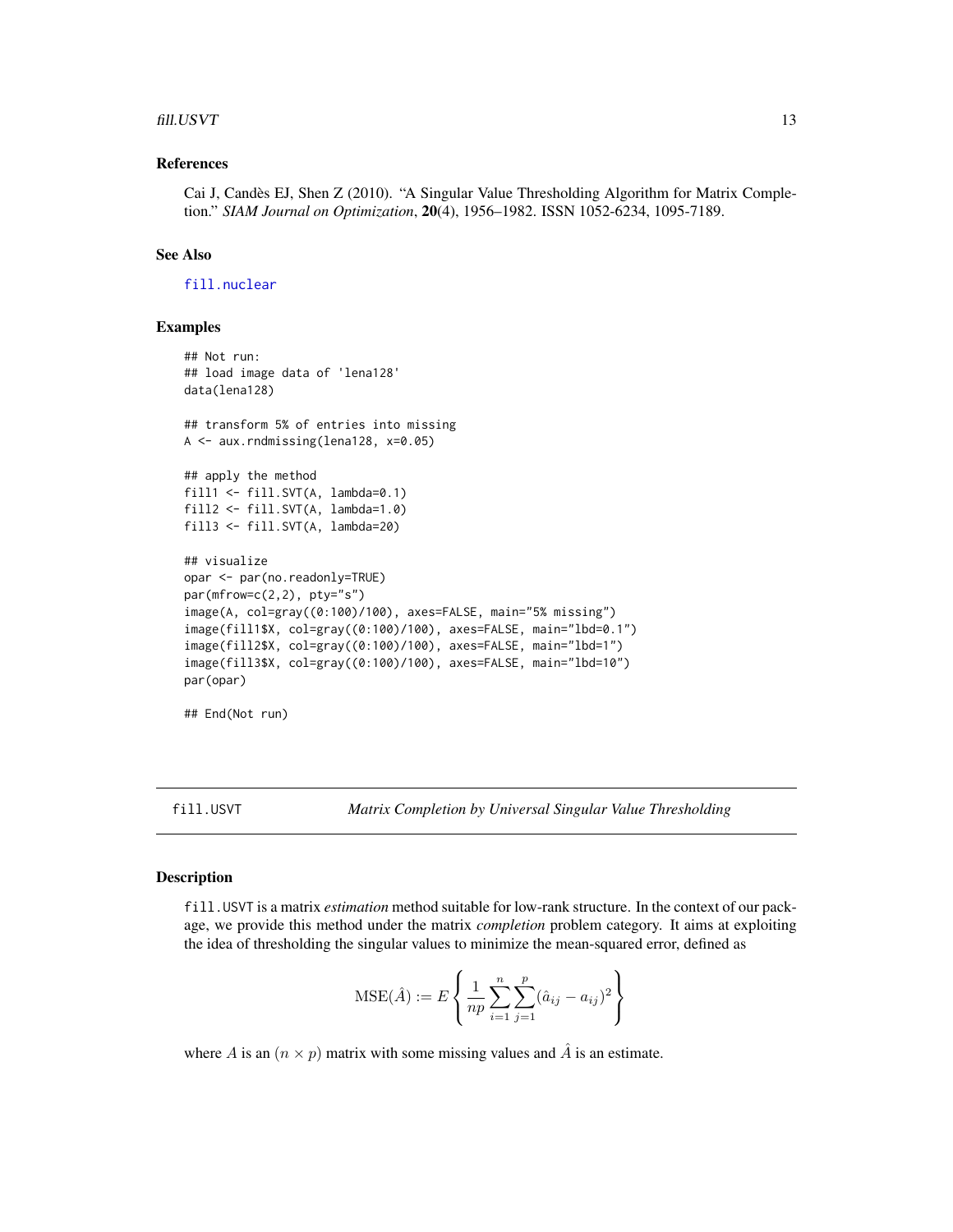#### Usage

 $fill.USVT(A, eta = 0.01)$ 

#### Arguments

| A   | an $(n \times p)$ partially observed matrix. |
|-----|----------------------------------------------|
| eta | control for thresholding $\in (0, 1)$ .      |

#### Value

a named list containing

**X** an  $(n \times p)$  estimated matrix after completion, which is  $\hat{A}$  in the equation above.

#### References

Chatterjee S (2015). "Matrix estimation by Universal Singular Value Thresholding." *Ann. Statist.*, 43(1), 177–214.

#### Examples

```
## Not run:
## load image data of 'lena128'
data(lena128)
## transform 5% of entries into missing
set.seed(5)
A <- aux.rndmissing(lena128, x=0.05)
## apply the method with 3 different control 'eta'
fill1 <- fill.USVT(A, eta=0.01)
fill2 \leftarrow fill.USVT(A, eta=0.5)fill3 <- fill.USVT(A, eta=0.99)
## visualize only the last ones from each run
opar <- par(no.readonly=TRUE)
par(mfrow=c(2,2), pty="s")
image(A, col=gray((0:100)/100), axes=FALSE, main="5% missing")
image(fill1$X, col=gray((0:100)/100), axes=FALSE, main="eta=0.01")
image(fill2$X, col=gray((0:100)/100), axes=FALSE, main="eta=0.5")
image(fill3$X, col=gray((0:100)/100), axes=FALSE, main="eta=0.99")
par(opar)
```
## End(Not run)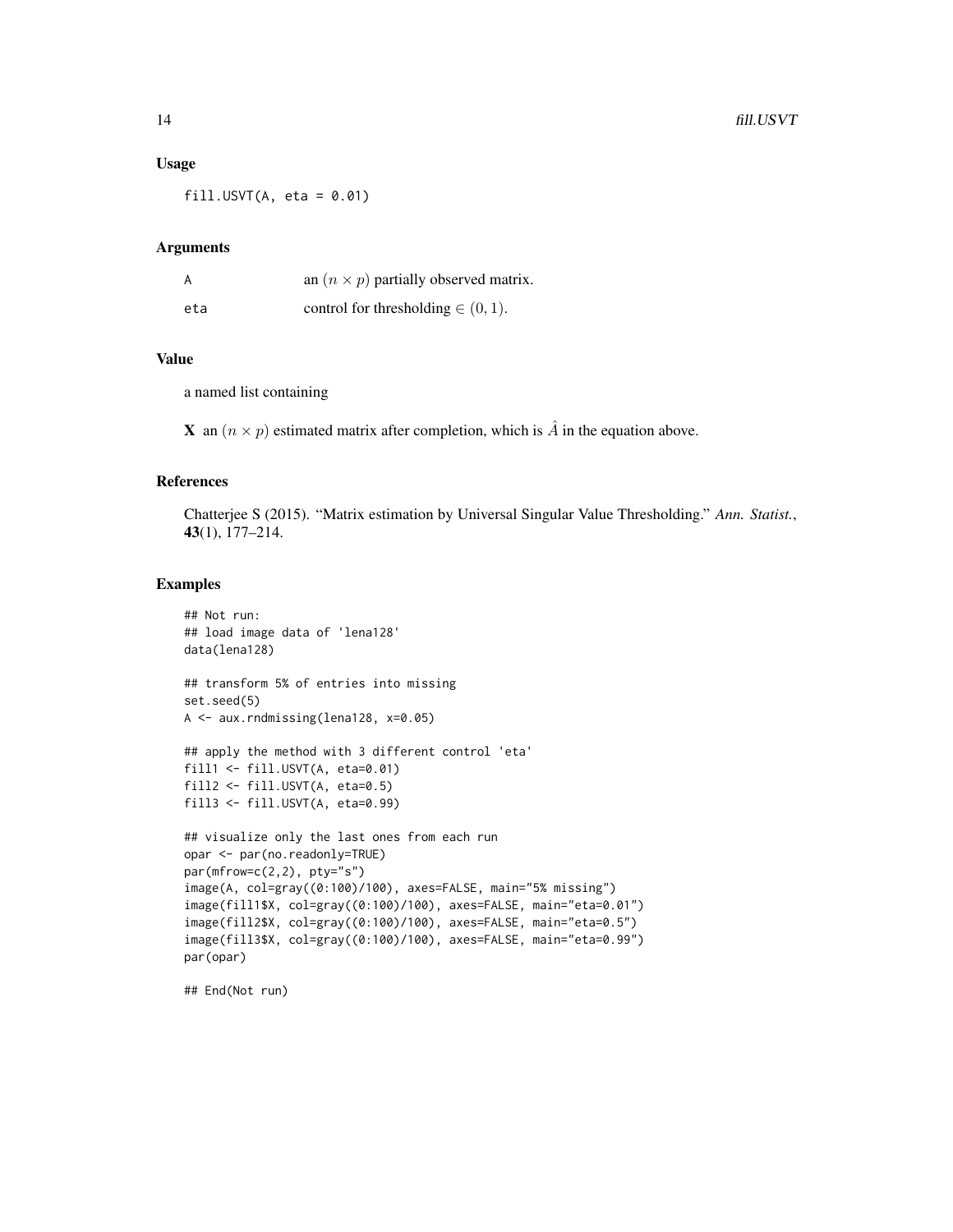<span id="page-14-0"></span>

#### Description

*Lena* is probably one of the most well-known example in image processing and computer vision.

#### Usage

```
data(lena128)
```
#### Format

matrix of size  $(128 \times 128)$ 

#### Source

USC SIPI Image Database.

#### References

Gonzalez, Rafael C. and Woods, Richard E. (2017) *Digital Image Processing* (4th ed.). ISBN 0133356728.

#### Examples

data(lena128) image(lena128, col=gray((0:100)/100), axes=FALSE, main="lena128")

lena256 *lena image at size of*  $(256 \times 256)$ 

#### Description

*Lena* is probably one of the most well-known example in image processing and computer vision.

#### Usage

data(lena256)

#### Format

matrix of size  $(256 \times 256)$ 

#### Source

USC SIPI Image Database.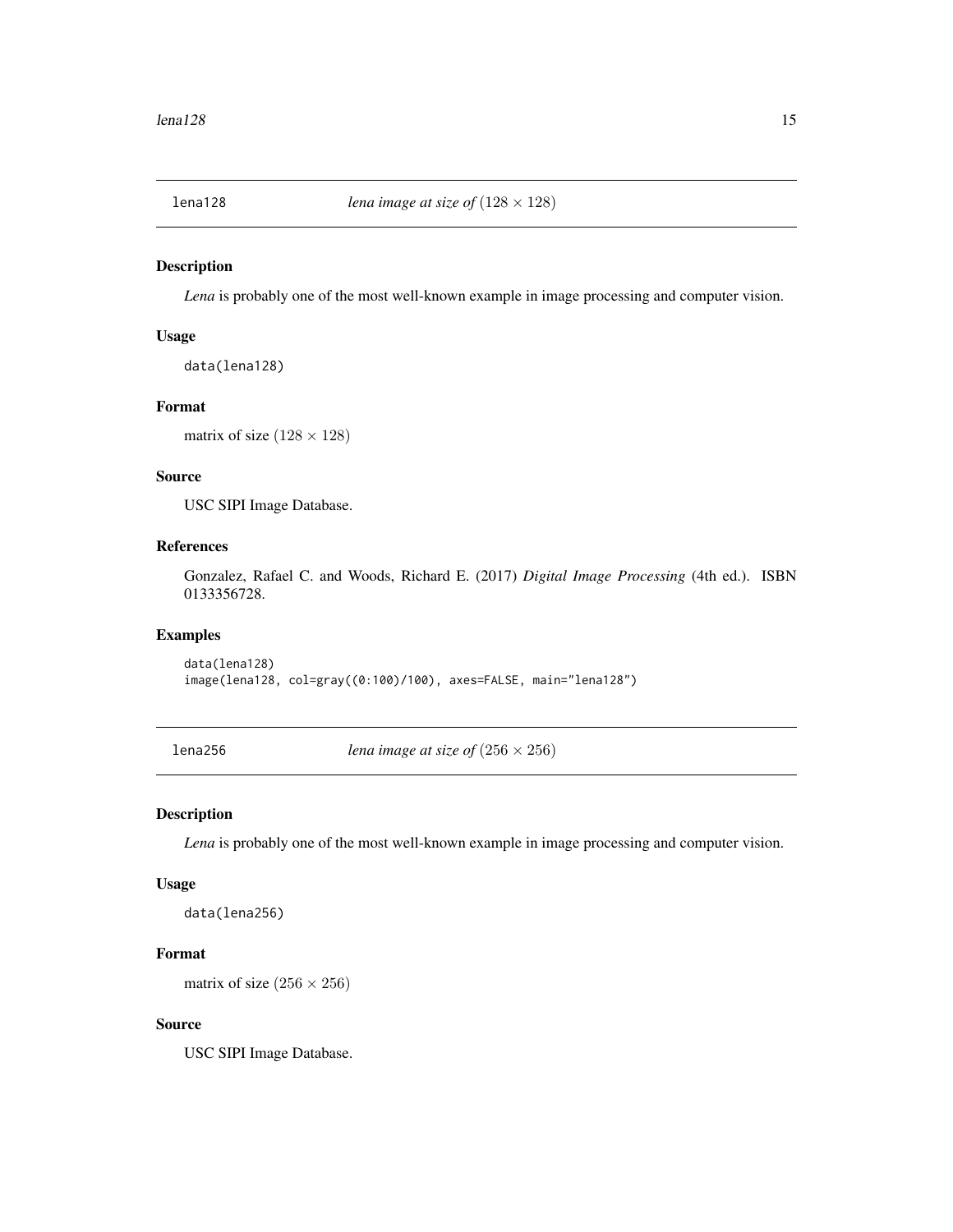#### References

Gonzalez, Rafael C. and Woods, Richard E. (2017) *Digital Image Processing* (4th ed.). ISBN 0133356728.

#### Examples

```
data(lena256)
image(lena256, col=gray((0:100)/100), axes=FALSE, main="lena256")
```
lena64 *lena image at size of*  $(64 \times 64)$ 

#### Description

*Lena* is probably one of the most well-known example in image processing and computer vision.

#### Usage

data(lena64)

#### Format

matrix of size  $(64 \times 64)$ 

#### Source

USC SIPI Image Database.

#### References

Gonzalez, Rafael C. and Woods, Richard E. (2017) *Digital Image Processing* (4th ed.). ISBN 0133356728.

```
data(lena64)
image(lena64, col=gray((0:100)/100), axes=FALSE, main="lena64")
```
<span id="page-15-0"></span>